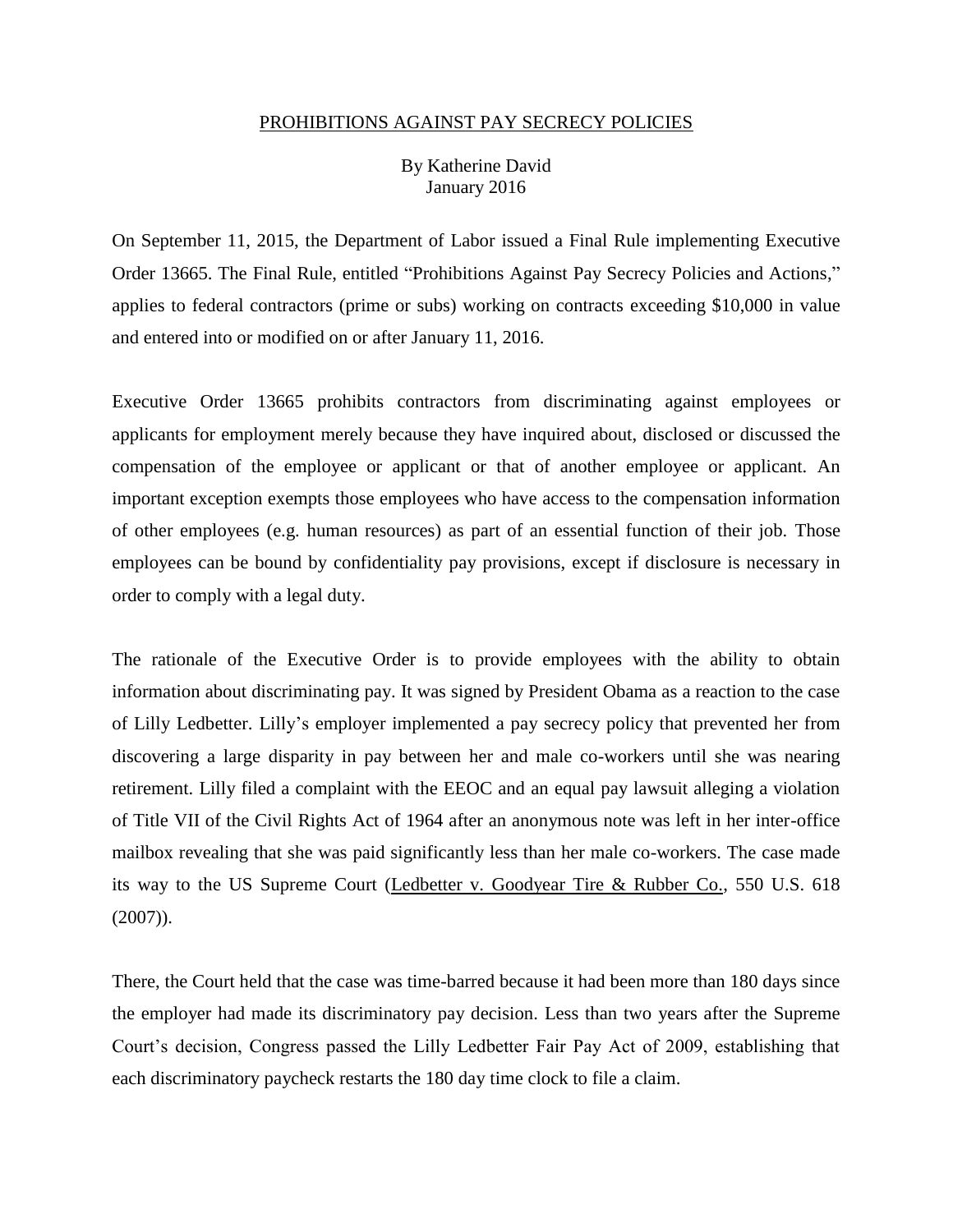President Obama's Executive Order provides additional protection making it easier to obtain information about compensation paid to co-workers. Compensation is broadly defined to include bonuses and benefits, including stock options and awards. An additional issue to consider is the impact of the National Labor Relations Act on pay secrecy policies. Section 7, for instance, provides that employees are entitled to engage in "concerted activities" which generally includes a free discussion of wages.

A contractor that violates the Executive Order can be subject to various remedies including even loss or suspension of a contract or disbarment. Additional sanctions and penalties are also possible, including for violating Section 7 of the NLRA as discussed above.

A related issue is the impact of secrecy and other prohibitions that could impede various whistleblowing statutes. The SEC, for instance, recently penalized KBR, Inc. for having a confidentiality policy that restricted employees from reporting potential illegal or unethical conduct by the company or its employees. The SEC regarded this as an improper restriction of the rights of whistleblowers pursuant to the Dodd-Frank Wall Street Reform and Consumer Protection Act. KBR decided to settle the dispute with the SEC by paying a \$130,000 fine.

In light of the Executive Order and Final Rule and impact of whistleblowing statutes, we recommend that you review your policies and practices to ensure that they do not contain any restrictions prohibiting employees from discussing their pay or prohibiting otherwise protected whistleblower disclosures. Employment agreements, non-disclosure agreements and personnel handbooks should be scrubbed to remove any impermissible language.

The Final Rule further requires each federal contractor to disseminate a Pay Transparency Policy Statement, as prescribed by the Office of Federal Contract Compliance Programs ("OFCCP"). The statement must be incorporated into employee handbooks and manuals in addition to either posting it electronically or in a place that is visible to all employees or applicants. Federal government prime and subcontracts will also have to include an updated equal opportunity clause that now includes the prohibition on pay secrecy.